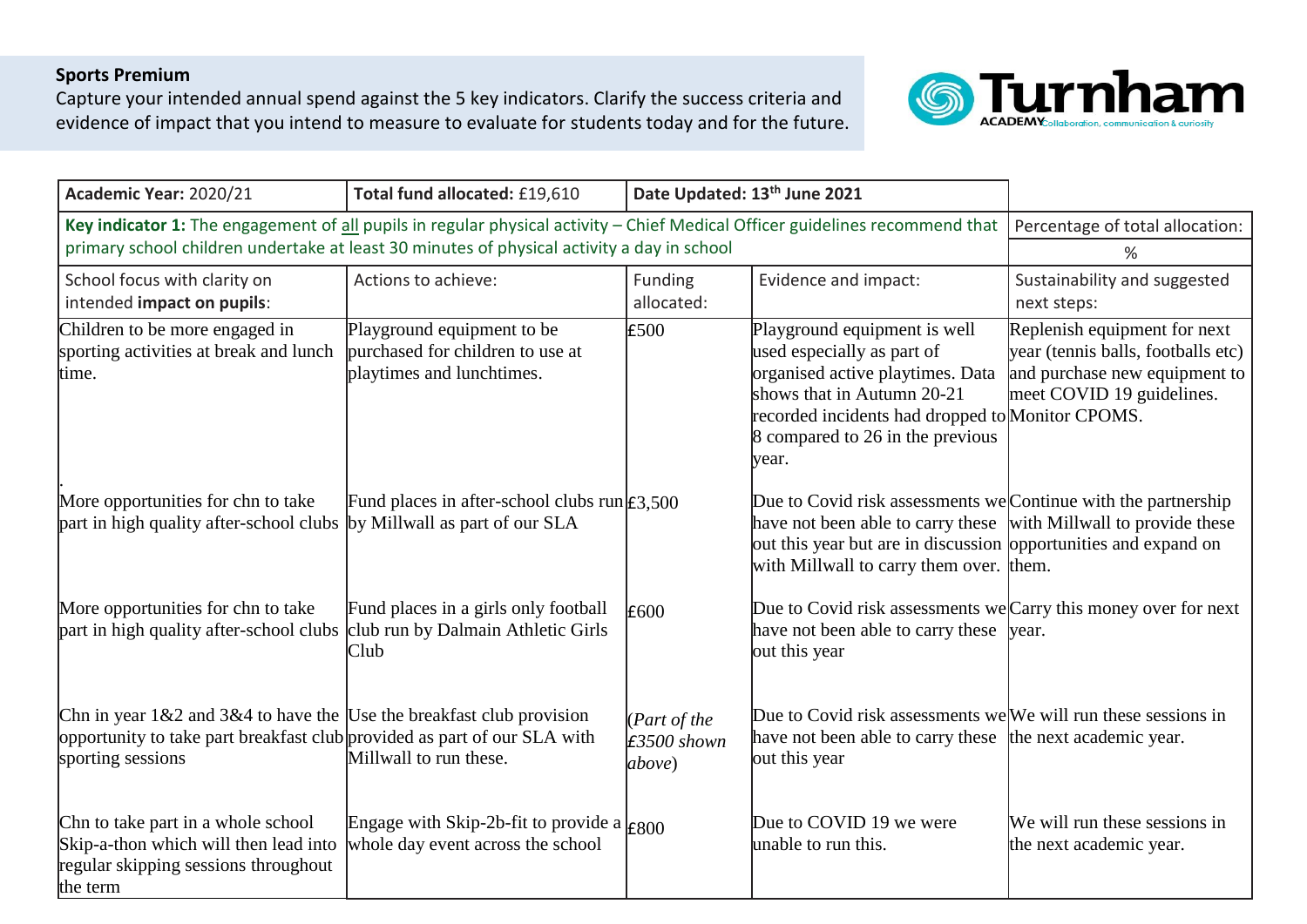| Chn to take part in lunchtime and<br>after-school dance sessions                                                                                                                    | Part fund employment of a specialist $\text{\pounds}10,000$<br>dance teacher                                                                        |                                                                 | Lunch sessions were run during<br>Autumn term for all year groups.<br>Each session saw 15 chn take part and continue with the other<br>ASC run for Year 5&6 and 3&4<br>with between 10 -15 chn<br>attending each session                                                                                                                                                                                                         | Extend the offer of ASC<br>sessions to Year 1&2 next term<br>clubs that already ran. Look at<br>timetabling of lunch to see how<br>we can maximise number of<br>chn attending sessions. |
|-------------------------------------------------------------------------------------------------------------------------------------------------------------------------------------|-----------------------------------------------------------------------------------------------------------------------------------------------------|-----------------------------------------------------------------|----------------------------------------------------------------------------------------------------------------------------------------------------------------------------------------------------------------------------------------------------------------------------------------------------------------------------------------------------------------------------------------------------------------------------------|-----------------------------------------------------------------------------------------------------------------------------------------------------------------------------------------|
|                                                                                                                                                                                     | Key indicator 2: The profile of PESSPA being raised across the school as a tool for whole school improvement                                        |                                                                 |                                                                                                                                                                                                                                                                                                                                                                                                                                  | Percentage of total allocation:                                                                                                                                                         |
|                                                                                                                                                                                     |                                                                                                                                                     |                                                                 |                                                                                                                                                                                                                                                                                                                                                                                                                                  | %                                                                                                                                                                                       |
| School focus with clarity on<br>intended impact on pupils:                                                                                                                          | Actions to achieve:                                                                                                                                 | Funding<br>allocated:                                           | Evidence and impact:                                                                                                                                                                                                                                                                                                                                                                                                             | Sustainability and suggested<br>next steps:                                                                                                                                             |
| Provide children with access to a<br>range of different sports giving them<br>an opportunity to try out something<br>different.                                                     | Membership of ALPS and MCT to<br>access coaching opportunities, CPD<br>for staff, entry to different<br>competitions and links with local<br>clubs. | $E278$ Alps<br>Millwall (Part<br>of the $£3500$<br>shown above) | Due to Covid we have not had the Continue with these agreements<br>opportunity to enter competitions next year in order to access<br>outside of school but with did<br>enter 8 virtual competitions<br>organised by Alps whilst at<br>school or as part of our home<br>school provision.<br>Millwall provided us with 2 days<br>per week of specialist PE<br>coaching which helped us offer a<br>range of different sports in PE | these competitions.                                                                                                                                                                     |
| Children are made aware of the<br>importance being active and having a<br>healthy lifestyle.                                                                                        | Skip-2b-Fit challenges during whole $\text{\pounds}800$<br>day event                                                                                | (shown above)                                                   | Unable to run due to Covid.                                                                                                                                                                                                                                                                                                                                                                                                      | We will run these sessions in<br>the next academic year.                                                                                                                                |
| PE/Games lessons are of a high<br>quality and engage and excite chn and Dance and gymnastic coach to<br>give them the opportunity collaborate provide high quality lessons.<br>with | Part fund the cost of a specialist                                                                                                                  | As part of the<br>£10,000 shown<br>above                        | From the sessions that were run<br>pre/post Covid learning walks<br>showed high quality and<br>engaging sessions. During<br>lockdown dance/gym sessions                                                                                                                                                                                                                                                                          | Continue with this next year<br>and look at timetabling to see<br>how best to maximise offer in a<br>post-covid environment                                                             |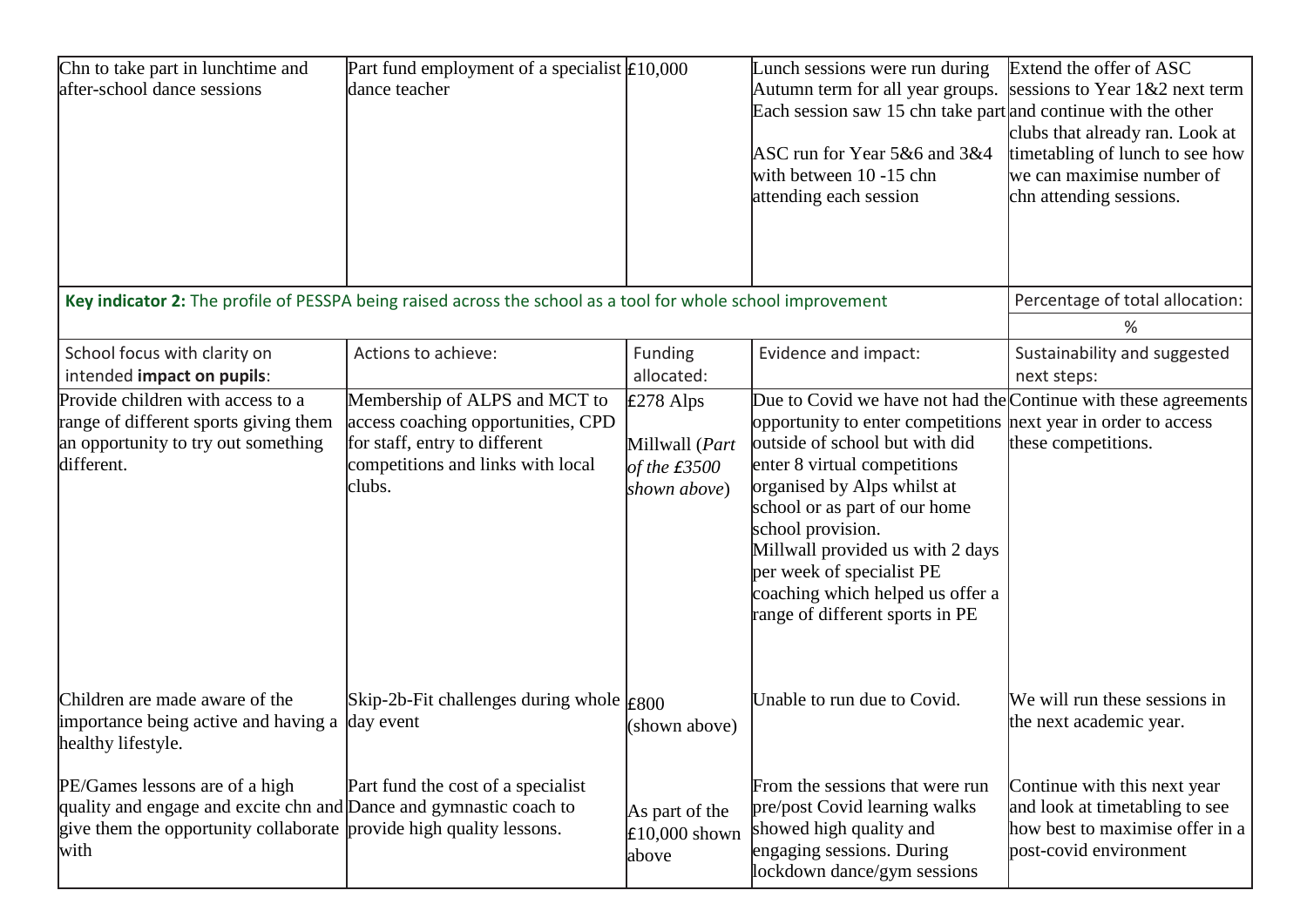|                                                                                                                                          |                                                                                  |      | were provided to those chn in<br>school and live streamed lessons<br>each Friday for KS1 & KS2.<br>These were well attended and<br>feedback was positive. |                                                                                           |
|------------------------------------------------------------------------------------------------------------------------------------------|----------------------------------------------------------------------------------|------|-----------------------------------------------------------------------------------------------------------------------------------------------------------|-------------------------------------------------------------------------------------------|
| Provide chn with a range of correct<br>equipment for PE lessons.                                                                         | Audit the equipment we have and<br>purchase new equipment and<br>replenish stock | £500 | New equipment purchased and<br>being used                                                                                                                 | Audit equipment based on<br>curriculum map for following<br>year and replenish equipment. |
| To show staff as role models in PE by Purchase staff PE kit<br>modelling they are wearing correct kit<br>in order for chn to follow suit |                                                                                  | E330 | Vast majority of chn of regularly Kit will last for next year for<br>wearing correct and suitable PE<br>kit.                                              | current PE lead.                                                                          |

| Key indicator 3: Increased confidence, knowledge and skills of all staff in teaching PE and sport                                                                    |                                                                                                                                   |                                |                                                                                                                                                                                      | Percentage of total allocation:                                                                                                                                |
|----------------------------------------------------------------------------------------------------------------------------------------------------------------------|-----------------------------------------------------------------------------------------------------------------------------------|--------------------------------|--------------------------------------------------------------------------------------------------------------------------------------------------------------------------------------|----------------------------------------------------------------------------------------------------------------------------------------------------------------|
|                                                                                                                                                                      |                                                                                                                                   |                                |                                                                                                                                                                                      | ℅                                                                                                                                                              |
| School focus with clarity on intended Actions to achieve:<br>impact on pupils:                                                                                       |                                                                                                                                   | Funding<br>allocated:          | Evidence and impact:                                                                                                                                                                 | Sustainability and suggested<br>next steps:                                                                                                                    |
| Increased knowledge and<br>understanding of PE lead.                                                                                                                 | Millwall Community Trust to<br>provide 4 CPD sessions to improve $\text{\textsterling}3500$ shown<br>teaching knowledge of staff. | (Part of the<br><i>above</i> ) | PE teacher has worked alongside<br>specialist coach from Millwall as<br>part on ongoing CPD and is able to sports to build CPD<br>carry skills and ideas gained into<br>own lessons. | Continue with agreement next<br>vear but focus on different<br>knowledge.                                                                                      |
| <b>PE</b> scheme of work is purchased<br>which will allow staff teaching PE to<br>have a better understanding of the<br>subject and more confidence when<br>teaching | Renew subscription to Get Set for<br>PE and attend virtual training in<br>order to best maximise                                  | £500                           | PE scheme of work renewed and<br>being used to help provide clear<br>progression of skills across the<br>year groups.                                                                | Scheme is used by the PE team<br>next year for high quality PE<br>lessons and to aid in designing<br>a new curriculum. It will also<br>be used for assessment. |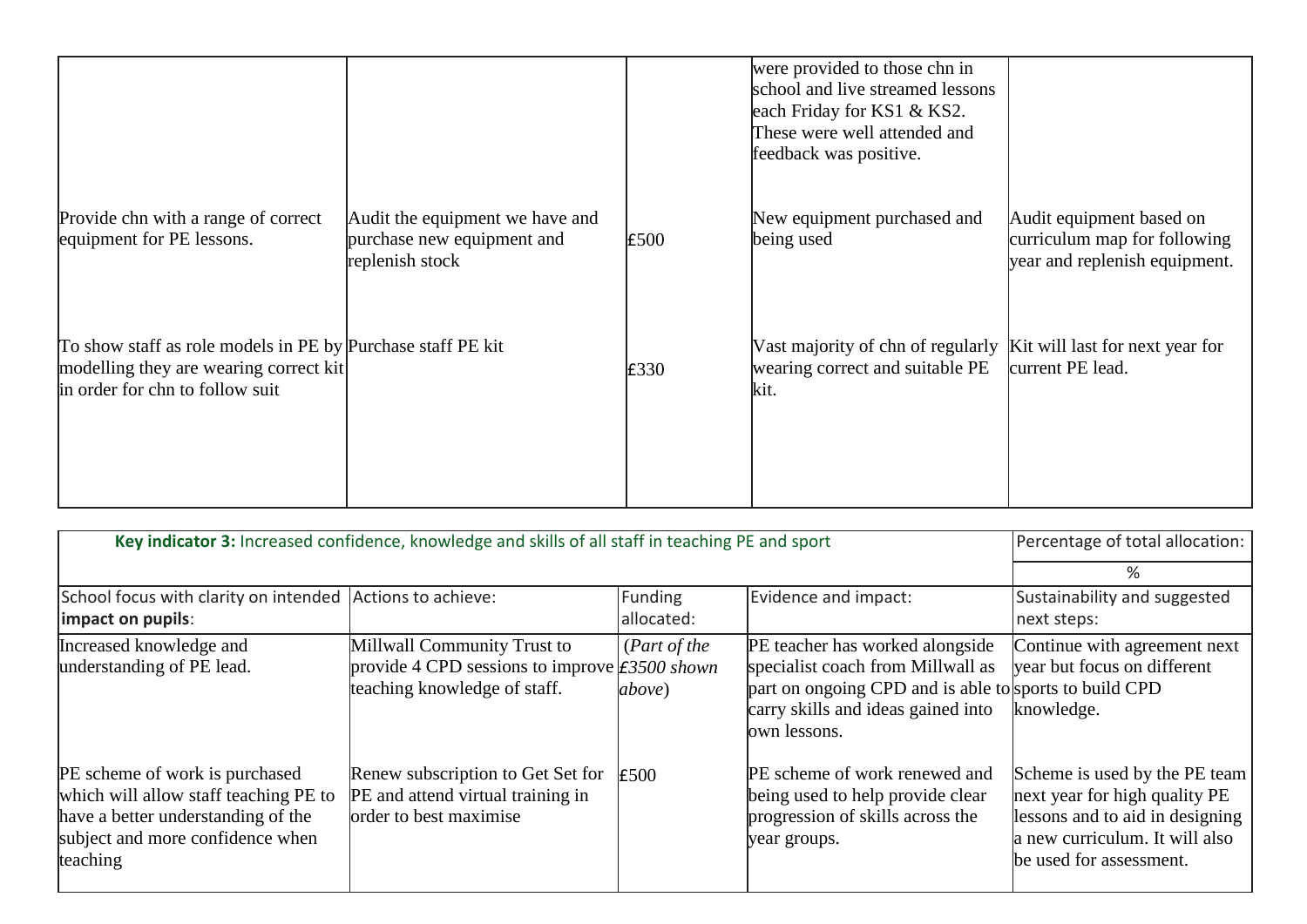| Key indicator 4: Broader experience of a range of sports and activities offered to all pupils                                                                                                                                                                               | Percentage of total allocation:                                                                                                                                                                                                  |                                                                       |                                                                                                                                                                                                                                                                                              |                                                                                                                                                                                          |
|-----------------------------------------------------------------------------------------------------------------------------------------------------------------------------------------------------------------------------------------------------------------------------|----------------------------------------------------------------------------------------------------------------------------------------------------------------------------------------------------------------------------------|-----------------------------------------------------------------------|----------------------------------------------------------------------------------------------------------------------------------------------------------------------------------------------------------------------------------------------------------------------------------------------|------------------------------------------------------------------------------------------------------------------------------------------------------------------------------------------|
|                                                                                                                                                                                                                                                                             |                                                                                                                                                                                                                                  |                                                                       | %                                                                                                                                                                                                                                                                                            |                                                                                                                                                                                          |
| School focus with clarity on intended Actions to achieve:<br>impact on pupils:                                                                                                                                                                                              |                                                                                                                                                                                                                                  | <b>Funding</b><br>allocated:                                          | Evidence and impact:                                                                                                                                                                                                                                                                         | Sustainability and suggested<br>next steps:                                                                                                                                              |
| To achieve the School Games Mark.                                                                                                                                                                                                                                           | Join The Association of Lewisham<br>Primary Sports (ALPS) to be<br>eligible for this.                                                                                                                                            | £278<br>( <i>Part of the</i><br>$£278$ shown<br><i>above</i> )        | Application to be made at the end<br>of the summer term. Criteria will<br>be different this year to take into<br>account Covid restrictions.                                                                                                                                                 | Continue with our membership<br>of ALPS which will allows to<br>access the range of<br>competitions to gain the School<br>Games Mark.                                                    |
| For over 50% of KS2 children to have<br>participated in a competitive sporting<br>competition over the course of the<br>year. Between 50% and 75% of these<br>should be PPG children and to have a<br>fair split of boys and girls.                                         | Membership of ALPS and Millwall MCT-£3500<br>Community Trust (MCT) who<br>organise a range of different<br>competitions over the year.                                                                                           | ALPS- $£274$<br>( <i>Part of the</i><br>money shown<br><i>above</i> ) | Due to Covid we were unable to<br>enter any external competitions.<br>However the 9 virtual competitions competitions but will continue<br>facilitated by ALPS and the<br>London Virual Mini-Marathon<br>meant all children were in KS2<br>were able to take part surpassing<br>our targets. | Will aim for the same numbers<br>next year in off-site<br>to look at how we can use<br>virtual competitions to drive<br>the numbers participating in<br>inter/intra sports competitions. |
| Children and Parents to take part in a<br>range of different sporting activities to<br>promote different sports and fitness.                                                                                                                                                | Organise a Community Sports and $\text{\pounds}2000$<br>Fitness event for children and<br>parents to try out a range of<br>different activities. Paid for<br>activities to be: Climbing wall,<br>Rollapoluza and Smoothie Bikes. |                                                                       | Due to COVID 19 we were unable We will plan to run this in the<br>to run this.                                                                                                                                                                                                               | Autumn term                                                                                                                                                                              |
| To organise a Sports week for children Invite in a range of local clubs to $\&$ 250 cover costs This is planned to happen in the Involve parents in following<br>to try out a range of different sporting offer taster sessions to children and of Supply to<br>activities. | to develop a partnership with them $loganise$ the<br>to create exit routes for the<br>children.                                                                                                                                  | event                                                                 | Summer term but due to Covid risk year<br>assessment without parents                                                                                                                                                                                                                         |                                                                                                                                                                                          |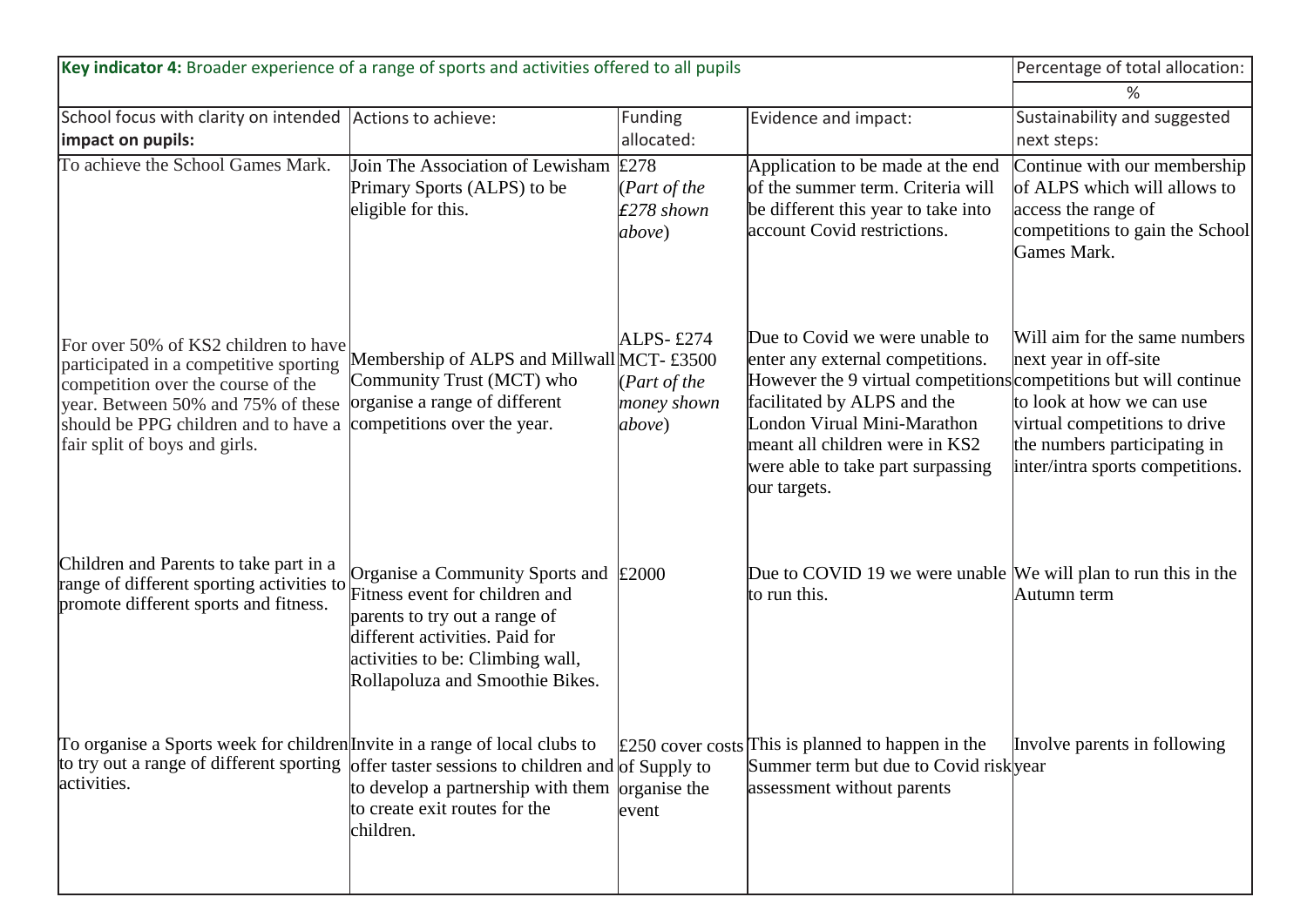| Key indicator 5: Increased participation in competitive sport                                     | Percentage of total allocation:                                                                                              |                                                                                       |                                                                                                                                                                                                                                                                                                                                             |                                                                                                                                                                                          |
|---------------------------------------------------------------------------------------------------|------------------------------------------------------------------------------------------------------------------------------|---------------------------------------------------------------------------------------|---------------------------------------------------------------------------------------------------------------------------------------------------------------------------------------------------------------------------------------------------------------------------------------------------------------------------------------------|------------------------------------------------------------------------------------------------------------------------------------------------------------------------------------------|
|                                                                                                   |                                                                                                                              |                                                                                       |                                                                                                                                                                                                                                                                                                                                             | $\frac{0}{0}$                                                                                                                                                                            |
| School focus with clarity on intended<br>impact on pupils:                                        | Actions to achieve:                                                                                                          | Funding<br>allocated:                                                                 | Evidence and impact:                                                                                                                                                                                                                                                                                                                        | Sustainability and suggested<br>next steps:                                                                                                                                              |
| Over 50% of girls in KS2 to have<br>participated in an inter-schools<br>competitive event.        | Membership of ALPS and Millwall<br>Community Trust (MCT) who<br>organise a range of different<br>competitions over the year. | ALPS-£274<br><b>MCT-£3500</b><br>(Amounts taken<br>into account<br>from above)        | Due to Covid we were unable to<br>enter any external competitions.<br>However the 9 virtual competitions competitions but will continue<br>facilitated by ALPS and the<br>London Virual Mini-Marathon<br>meant all children were in KS2<br>were able to take part surpassing<br>our targets. Millwall are scheduled                         | Will aim for the same numbers<br>next year in off-site<br>to look at how we can use<br>virtual competitions to drive<br>the numbers participating in<br>inter/intra sports competitions. |
| Over 50% of PPG children in KS2 to<br>have participated in an inter-schools<br>competitive event. | Membership of ALPS and Millwall<br>Community Trust (MCT) who<br>organise a range of different<br>competitions over the year. | <b>ALPS-£274</b><br><b>MCT-£3500</b><br>Amounts taken<br>into account<br>from above)  | Due to Covid we were unable to<br>enter any external competitions.<br>However the 9 virtual competitions competitions but will continue<br>facilitated by ALPS and the<br>London Virual Mini-Marathon<br>meant all children were in KS2<br>were able to take part surpassing<br>our targets. Millwall are scheduled                         | Will aim for the same numbers<br>next year in off-site<br>to look at how we can use<br>virtual competitions to drive<br>the numbers participating in<br>inter/intra sports competitions. |
| Over 50% of boys in KS2 to have<br>participated in an inter-schools<br>competitive event.         | Membership of ALPS and Millwall<br>Community Trust (MCT) who<br>organise a range of different<br>competitions over the       | <b>ALPS-£274</b><br><b>MCT-£3500</b><br>(Amounts taken<br>into account<br>from above) | Due to Covid we were unable to<br>enter any external competitions.<br>However the 9 virtual competitions next year in off-site<br>facilitated by ALPS and the<br>London Virual Mini-Marathon<br>meant all children were in KS2<br>were able to take part surpassing<br>our targets. Millwall are scheduled inter/intra sports competitions. | Will aim for the same numbers<br>competitions but will continue<br>to look at how we can use<br>virtual competitions to drive<br>the numbers participating in                            |